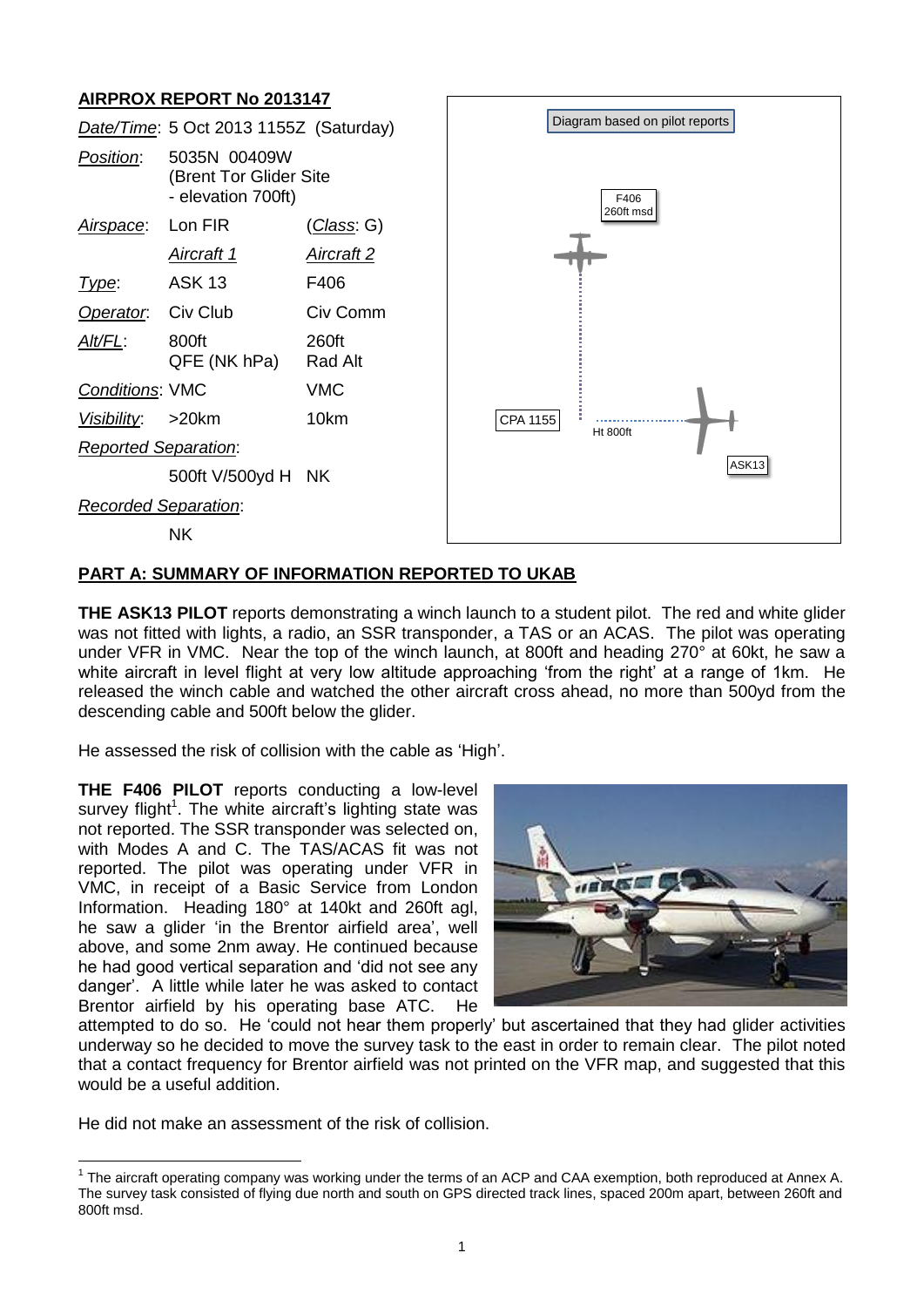## **Factual Background**

The weather at Exeter and Newquay was recorded as follows:

METAR EGTE 051150Z 33007KT 290V010 9999 SCT025 17/11 Q1022 METAR EGHQ 051150Z 28006KT 250V310 9999 FEW022 16/11 Q1023

Brentor Glider Site is listed in the UK AIP ENR 5.5-7, dated 19 Sep 2013, as follows:

| BRENT TOR GLIDER SITE, NR TAVISTOCK, DEVON (W)   Upper limit: 2000 ft   Phone: Dartmoor Gliding   Site elevation: 820 ft amsl. | Club 01822-810712 |           |
|--------------------------------------------------------------------------------------------------------------------------------|-------------------|-----------|
| 503517N 0040850W                                                                                                               |                   | Hours: HJ |

### **Analysis and Investigation**

#### **UKAB Secretariat**

Both pilots shared equal responsibility for collision avoidance<sup>2</sup>, and the F406 pilot was required to give way to the ASK13 glider<sup>3</sup>. He was also required to remain clear of the airspace in which the pattern of traffic intending to land at Brent Tor airfield is formed<sup>4</sup>.

### **Summary**

An Airprox was reported when an F406 (conducting a survey task) and an ASK13 glider (which was winch-launching at Brentor Glider site) flew into proximity. Both pilots were operating under VFR in VMC. The F406 pilot was in receipt of a Basic Service from London Information, the ASK13 pilot was not in receipt of an ATS.

## **PART B: SUMMARY OF THE BOARD'S DISCUSSIONS**

Information available included reports from the pilots of both ac, radar video recordings and a verbal report from the air traffic controllers involved.

The Board first considered the ASK13 pilot's actions. He was operating under VFR in VMC from a promulgated and active glider site and was nearing the top of a winch launch. He saw the F406 at range and released his launch cable in order to prevent what he judged to be a developing unsafe situation. He did not make an assessment of his risk of colliding with the F406, but did state that he considered that there was a 'High' risk of the F406 colliding with the cable.

Concerning the F406 pilot, the Board noted that he had reported that he had seen 'a glider' at range but continued his flight path after assessing that there was 'no danger'. This assessment did not appear to include consideration of the potential presence of winch cables. The Board discussed the likely position of the F406 with regard to Brent Tor glider site but, in the absence of recorded data, were only able to conclude that the F406 pilot had flown in the vicinity of the glider site, which had caused the glider pilot concern, due to the proximity of the descending cable.

Members then went on to discuss the survey task being undertaken by the F406 pilot and commented on the large area of operation and its potential impact on other airspace users. It was noted that the ACN and CAA Permission were designed to manage the survey activity but it appeared that the ACN lacked clarity in places and had not been fully complied with. In particular, the ACN 'Coordination Arrangements' (paragraph 9a) stated that the F406 pilot should make a landline or RTF call to any airfield affected by the survey flight lines. This had not been done with Brent Tor airfield. The F406 pilot commented on the lack of RTF contact frequency for Brent Tor airfield on the VFR chart, which caused some members to question the pilot's knowledge of the

 $\overline{a}$ 

 $2$  Rules of the Air 2007 (as amended), Rule 8 (Avoiding aerial collisions).

 $3$  ibid., Rule 9 (Converging).

 $4$  ibid., Rule 12 (Flight in the vicinity of an aerodrome).